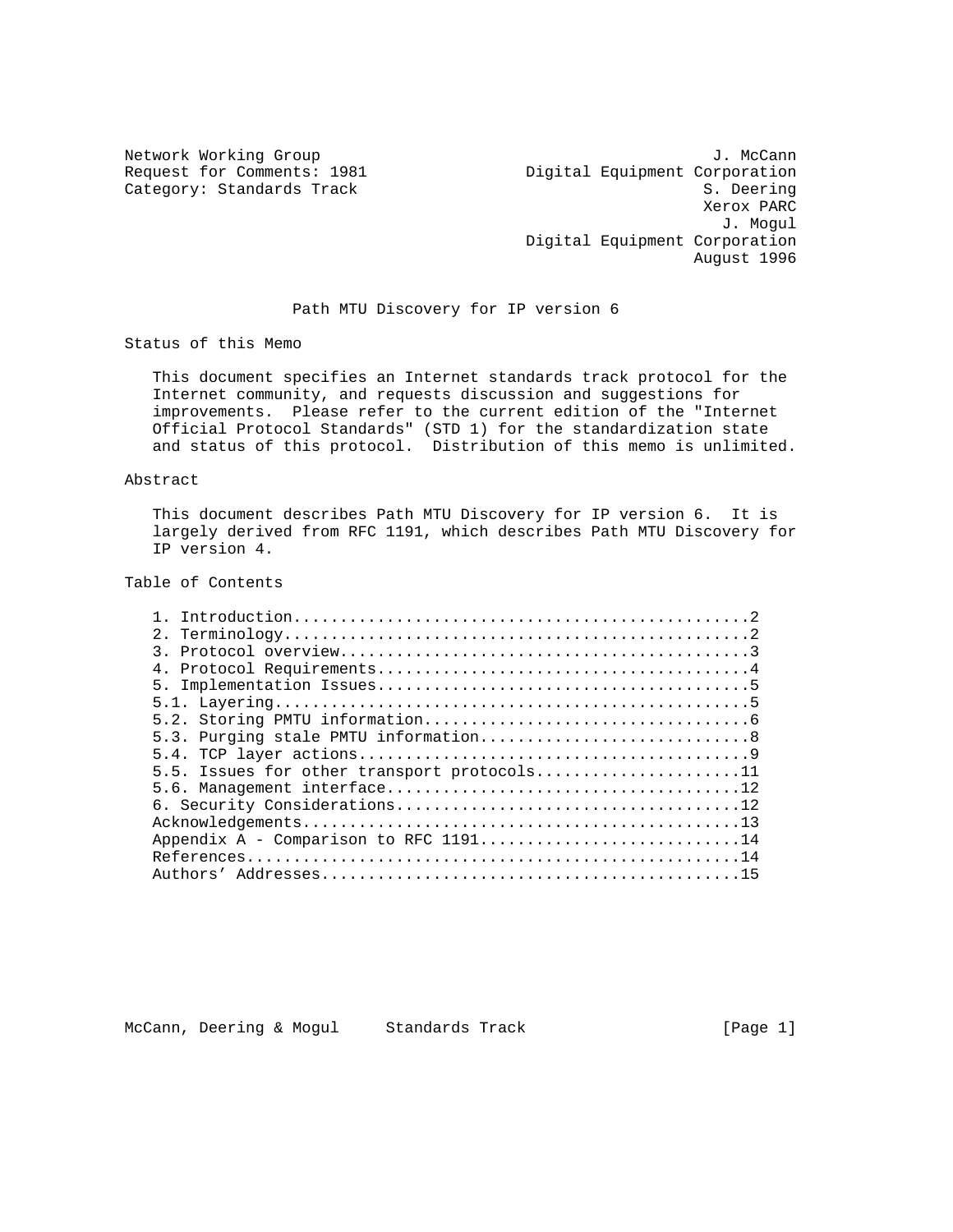#### 1. Introduction

 When one IPv6 node has a large amount of data to send to another node, the data is transmitted in a series of IPv6 packets. It is usually preferable that these packets be of the largest size that can successfully traverse the path from the source node to the destination node. This packet size is referred to as the Path MTU (PMTU), and it is equal to the minimum link MTU of all the links in a path. IPv6 defines a standard mechanism for a node to discover the PMTU of an arbitrary path.

 IPv6 nodes SHOULD implement Path MTU Discovery in order to discover and take advantage of paths with PMTU greater than the IPv6 minimum link MTU [IPv6-SPEC]. A minimal IPv6 implementation (e.g., in a boot ROM) may choose to omit implementation of Path MTU Discovery.

 Nodes not implementing Path MTU Discovery use the IPv6 minimum link MTU defined in [IPv6-SPEC] as the maximum packet size. In most cases, this will result in the use of smaller packets than necessary, because most paths have a PMTU greater than the IPv6 minimum link MTU. A node sending packets much smaller than the Path MTU allows is wasting network resources and probably getting suboptimal throughput.

2. Terminology

| node   | - a device that implements IPv6.                                                                                                                                                                                                             |
|--------|----------------------------------------------------------------------------------------------------------------------------------------------------------------------------------------------------------------------------------------------|
| router | - a node that forwards IPv6 packets not explicitly<br>addressed to itself.                                                                                                                                                                   |
| host   | - any node that is not a router.                                                                                                                                                                                                             |
|        | upper layer - a protocol layer immediately above IPv6. Examples are<br>transport protocols such as TCP and UDP, control<br>protocols such as ICMP, routing protocols such as OSPF,<br>and internet or lower-layer protocols being "tunneled" |

link - a communication facility or medium over which nodes can communicate at the link layer, i.e., the layer immediately below IPv6. Examples are Ethernets (simple or bridged); PPP links; X.25, Frame Relay, or ATM networks; and internet (or higher) layer "tunnels", such as tunnels over IPv4 or IPv6 itself.

over (i.e., encapsulated in) IPv6 such as IPX,

interface - a node's attachment to a link.

AppleTalk, or IPv6 itself.

McCann, Deering & Mogul Standards Track [Page 2]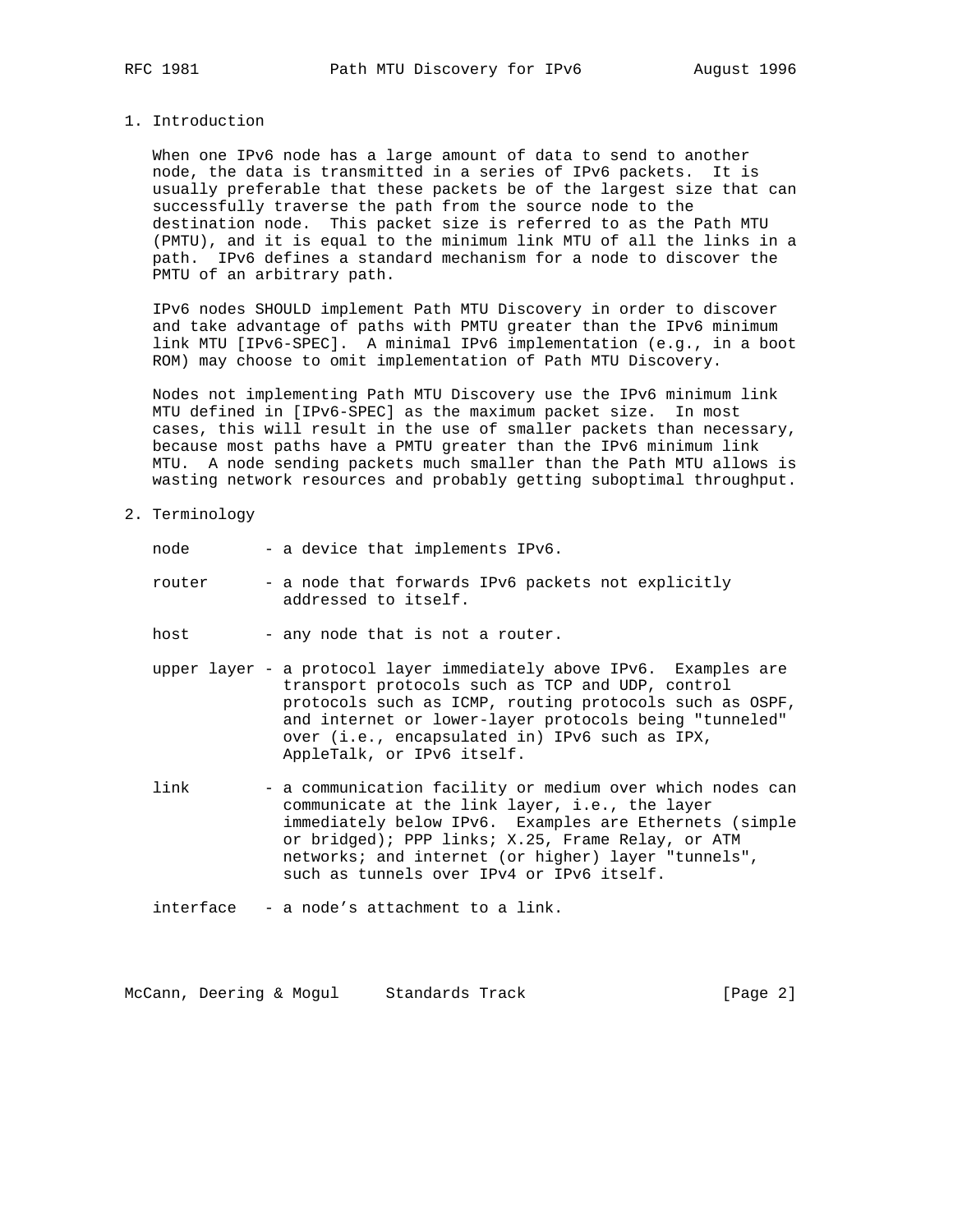- address an IPv6-layer identifier for an interface or a set of interfaces.
- packet an IPv6 header plus payload.
- link MTU the maximum transmission unit, i.e., maximum packet size in octets, that can be conveyed in one piece over a link.
- path the set of links traversed by a packet between a source node and a destination node
- path MTU the minimum link MTU of all the links in a path between a source node and a destination node.

PMTU - path MTU

| Path MTU<br>Discovery | - process by which a node learns the PMTU of a path                                                                                                                                         |
|-----------------------|---------------------------------------------------------------------------------------------------------------------------------------------------------------------------------------------|
| flow                  | - a sequence of packets sent from a particular source<br>to a particular (unicast or multicast) destination for<br>which the source desires special handling by the<br>intervening routers. |
|                       |                                                                                                                                                                                             |

- flow id a combination of a source address and a non-zero flow label.
- 3. Protocol overview

 This memo describes a technique to dynamically discover the PMTU of a path. The basic idea is that a source node initially assumes that the PMTU of a path is the (known) MTU of the first hop in the path. If any of the packets sent on that path are too large to be forwarded by some node along the path, that node will discard them and return ICMPv6 Packet Too Big messages [ICMPv6]. Upon receipt of such a message, the source node reduces its assumed PMTU for the path based on the MTU of the constricting hop as reported in the Packet Too Big message.

 The Path MTU Discovery process ends when the node's estimate of the PMTU is less than or equal to the actual PMTU. Note that several iterations of the packet-sent/Packet-Too-Big-message-received cycle may occur before the Path MTU Discovery process ends, as there may be links with smaller MTUs further along the path.

 Alternatively, the node may elect to end the discovery process by ceasing to send packets larger than the IPv6 minimum link MTU.

McCann, Deering & Mogul Standards Track [Page 3]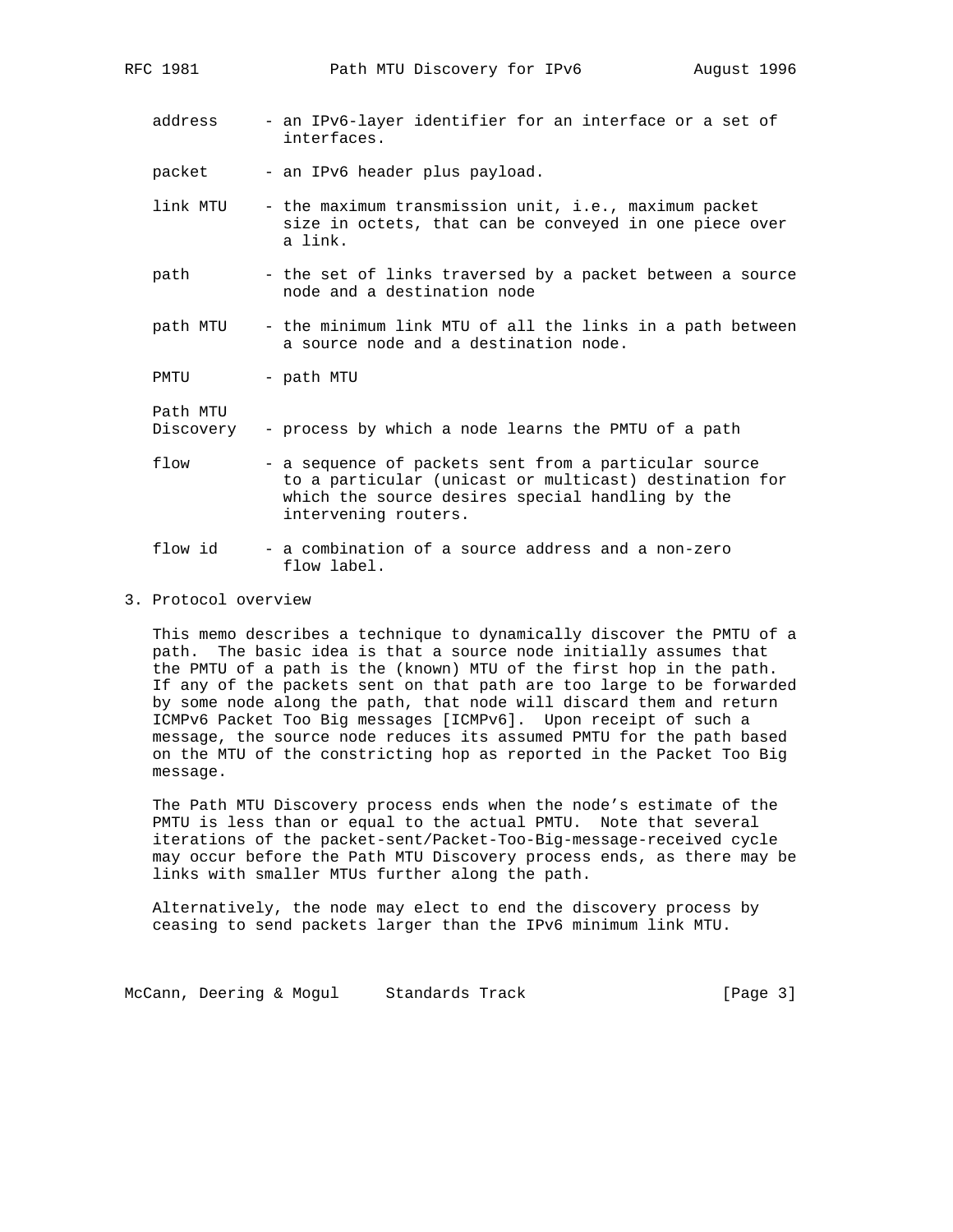The PMTU of a path may change over time, due to changes in the routing topology. Reductions of the PMTU are detected by Packet Too Big messages. To detect increases in a path's PMTU, a node periodically increases its assumed PMTU. This will almost always result in packets being discarded and Packet Too Big messages being generated, because in most cases the PMTU of the path will not have changed. Therefore, attempts to detect increases in a path's PMTU should be done infrequently.

 Path MTU Discovery supports multicast as well as unicast destinations. In the case of a multicast destination, copies of a packet may traverse many different paths to many different nodes. Each path may have a different PMTU, and a single multicast packet may result in multiple Packet Too Big messages, each reporting a different next-hop MTU. The minimum PMTU value across the set of paths in use determines the size of subsequent packets sent to the multicast destination.

 Note that Path MTU Discovery must be performed even in cases where a node "thinks" a destination is attached to the same link as itself. In a situation such as when a neighboring router acts as proxy [ND] for some destination, the destination can to appear to be directly connected but is in fact more than one hop away.

4. Protocol Requirements

 As discussed in section 1, IPv6 nodes are not required to implement Path MTU Discovery. The requirements in this section apply only to those implementations that include Path MTU Discovery.

 When a node receives a Packet Too Big message, it MUST reduce its estimate of the PMTU for the relevant path, based on the value of the MTU field in the message. The precise behavior of a node in this circumstance is not specified, since different applications may have different requirements, and since different implementation architectures may favor different strategies.

 After receiving a Packet Too Big message, a node MUST attempt to avoid eliciting more such messages in the near future. The node MUST reduce the size of the packets it is sending along the path. Using a PMTU estimate larger than the IPv6 minimum link MTU may continue to elicit Packet Too Big messages. Since each of these messages (and the dropped packets they respond to) consume network resources, the node MUST force the Path MTU Discovery process to end.

 Nodes using Path MTU Discovery MUST detect decreases in PMTU as fast as possible. Nodes MAY detect increases in PMTU, but because doing so requires sending packets larger than the current estimated PMTU,

McCann, Deering & Mogul Standards Track [Page 4]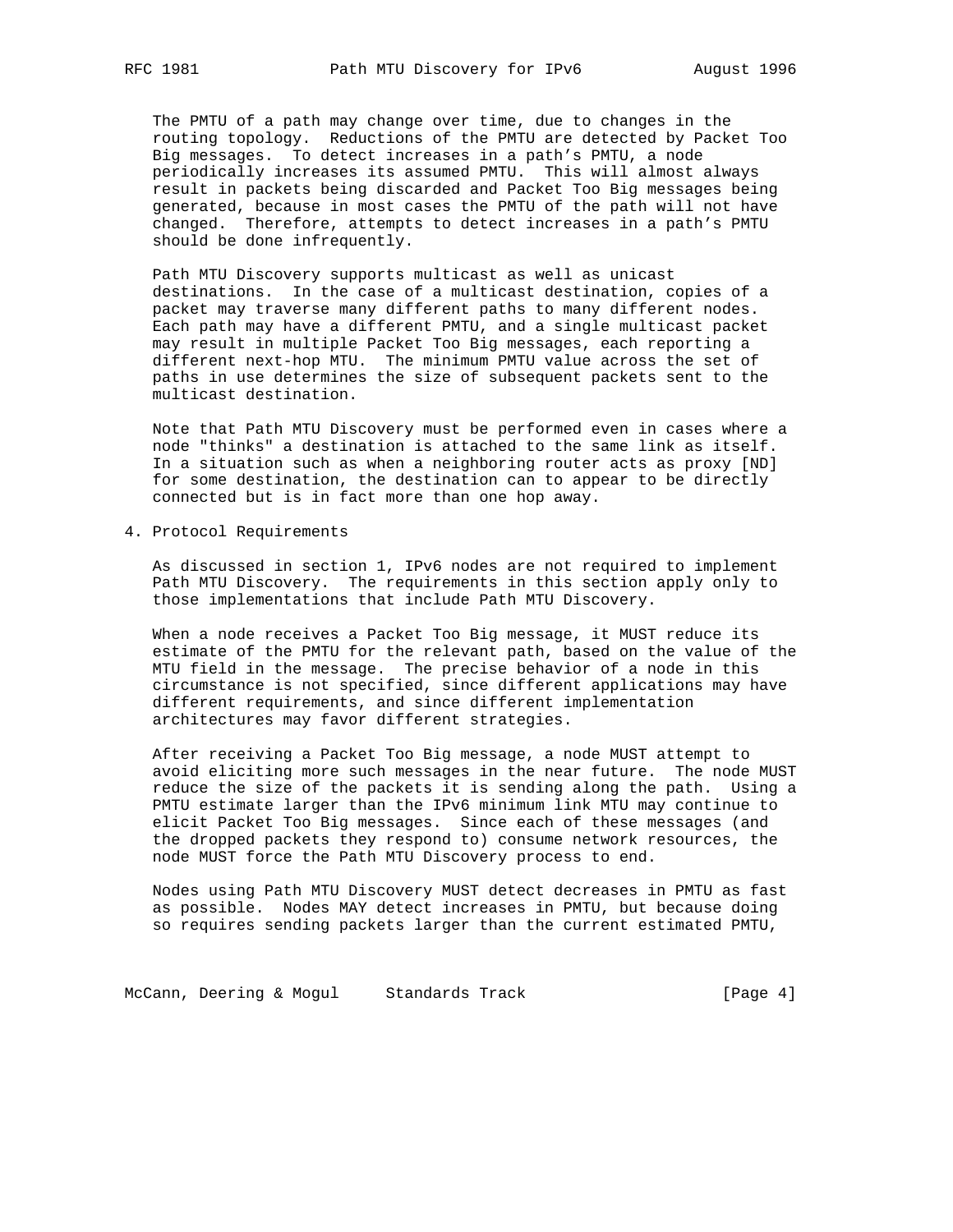and because the likelihood is that the PMTU will not have increased, this MUST be done at infrequent intervals. An attempt to detect an increase (by sending a packet larger than the current estimate) MUST NOT be done less than 5 minutes after a Packet Too Big message has been received for the given path. The recommended setting for this timer is twice its minimum value (10 minutes).

 A node MUST NOT reduce its estimate of the Path MTU below the IPv6 minimum link MTU.

 Note: A node may receive a Packet Too Big message reporting a next-hop MTU that is less than the IPv6 minimum link MTU. In that case, the node is not required to reduce the size of subsequent packets sent on the path to less than the IPv6 minimun link MTU, but rather must include a Fragment header in those packets [IPv6- SPEC].

 A node MUST NOT increase its estimate of the Path MTU in response to the contents of a Packet Too Big message. A message purporting to announce an increase in the Path MTU might be a stale packet that has been floating around in the network, a false packet injected as part of a denial-of-service attack, or the result of having multiple paths to the destination, each with a different PMTU.

5. Implementation Issues

 This section discusses a number of issues related to the implementation of Path MTU Discovery. This is not a specification, but rather a set of notes provided as an aid for implementors.

The issues include:

- What layer or layers implement Path MTU Discovery?
- How is the PMTU information cached?
- How is stale PMTU information removed?
- What must transport and higher layers do?

## 5.1. Layering

 In the IP architecture, the choice of what size packet to send is made by a protocol at a layer above IP. This memo refers to such a protocol as a "packetization protocol". Packetization protocols are usually transport protocols (for example, TCP) but can also be higher-layer protocols (for example, protocols built on top of UDP).

McCann, Deering & Mogul Standards Track (Page 5)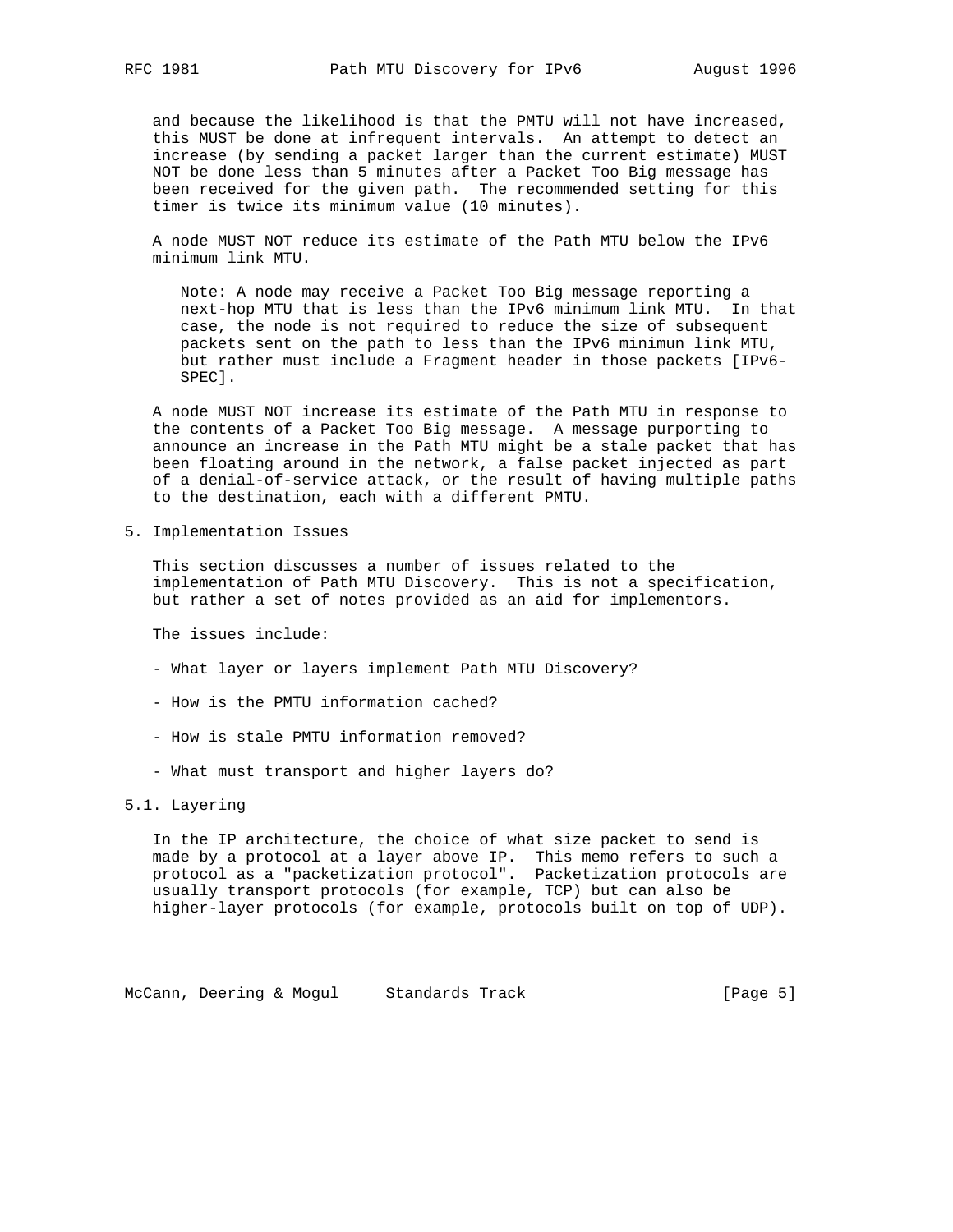Implementing Path MTU Discovery in the packetization layers simplifies some of the inter-layer issues, but has several drawbacks: the implementation may have to be redone for each packetization protocol, it becomes hard to share PMTU information between different packetization layers, and the connection-oriented state maintained by some packetization layers may not easily extend to save PMTU information for long periods.

 It is therefore suggested that the IP layer store PMTU information and that the ICMP layer process received Packet Too Big messages. The packetization layers may respond to changes in the PMTU, by changing the size of the messages they send. To support this layering, packetization layers require a way to learn of changes in the value of MMS\_S, the "maximum send transport-message size". The MMS\_S is derived from the Path MTU by subtracting the size of the IPv6 header plus space reserved by the IP layer for additional headers (if any).

 It is possible that a packetization layer, perhaps a UDP application outside the kernel, is unable to change the size of messages it sends. This may result in a packet size that exceeds the Path MTU. To accommodate such situations, IPv6 defines a mechanism that allows large payloads to be divided into fragments, with each fragment sent in a separate packet (see [IPv6-SPEC] section "Fragment Header"). However, packetization layers are encouraged to avoid sending messages that will require fragmentation (for the case against fragmentation, see [FRAG]).

5.2. Storing PMTU information

 Ideally, a PMTU value should be associated with a specific path traversed by packets exchanged between the source and destination nodes. However, in most cases a node will not have enough information to completely and accurately identify such a path. Rather, a node must associate a PMTU value with some local representation of a path. It is left to the implementation to select the local representation of a path.

 In the case of a multicast destination address, copies of a packet may traverse many different paths to reach many different nodes. The local representation of the "path" to a multicast destination must in fact represent a potentially large set of paths.

 Minimally, an implementation could maintain a single PMTU value to be used for all packets originated from the node. This PMTU value would be the minimum PMTU learned across the set of all paths in use by the node. This approach is likely to result in the use of smaller packets than is necessary for many paths.

McCann, Deering & Mogul Standards Track [Page 6]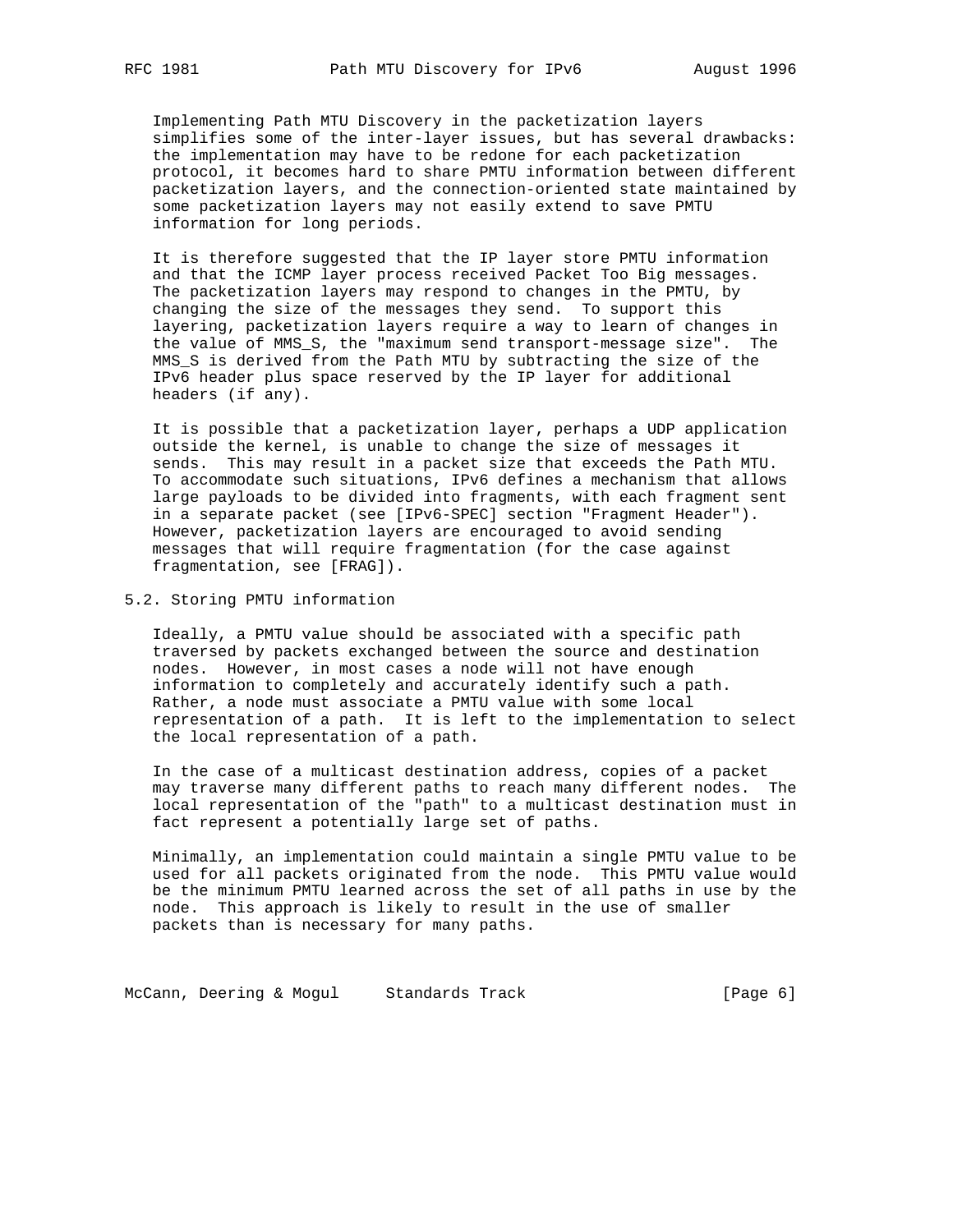An implementation could use the destination address as the local representation of a path. The PMTU value associated with a destination would be the minimum PMTU learned across the set of all paths in use to that destination. The set of paths in use to a particular destination is expected to be small, in many cases consisting of a single path. This approach will result in the use of optimally sized packets on a per-destination basis. This approach integrates nicely with the conceptual model of a host as described in [ND]: a PMTU value could be stored with the corresponding entry in the destination cache.

 If flows [IPv6-SPEC] are in use, an implementation could use the flow id as the local representation of a path. Packets sent to a particular destination but belonging to different flows may use different paths, with the choice of path depending on the flow id. This approach will result in the use of optimally sized packets on a per-flow basis, providing finer granularity than PMTU values maintained on a per-destination basis.

 For source routed packets (i.e. packets containing an IPv6 Routing header [IPv6-SPEC]), the source route may further qualify the local representation of a path. In particular, a packet containing a type 0 Routing header in which all bits in the Strict/Loose Bit Map are equal to 1 contains a complete path specification. An implementation could use source route information in the local representation of a path.

 Note: Some paths may be further distinguished by different security classifications. The details of such classifications are beyond the scope of this memo.

 Initially, the PMTU value for a path is assumed to be the (known) MTU of the first-hop link.

 When a Packet Too Big message is received, the node determines which path the message applies to based on the contents of the Packet Too Big message. For example, if the destination address is used as the local representation of a path, the destination address from the original packet would be used to determine which path the message applies to.

 Note: if the original packet contained a Routing header, the Routing header should be used to determine the location of the destination address within the original packet. If Segments Left is equal to zero, the destination address is in the Destination Address field in the IPv6 header. If Segments Left is greater than zero, the destination address is the last address (Address[n]) in the Routing header.

McCann, Deering & Mogul Standards Track (Page 7)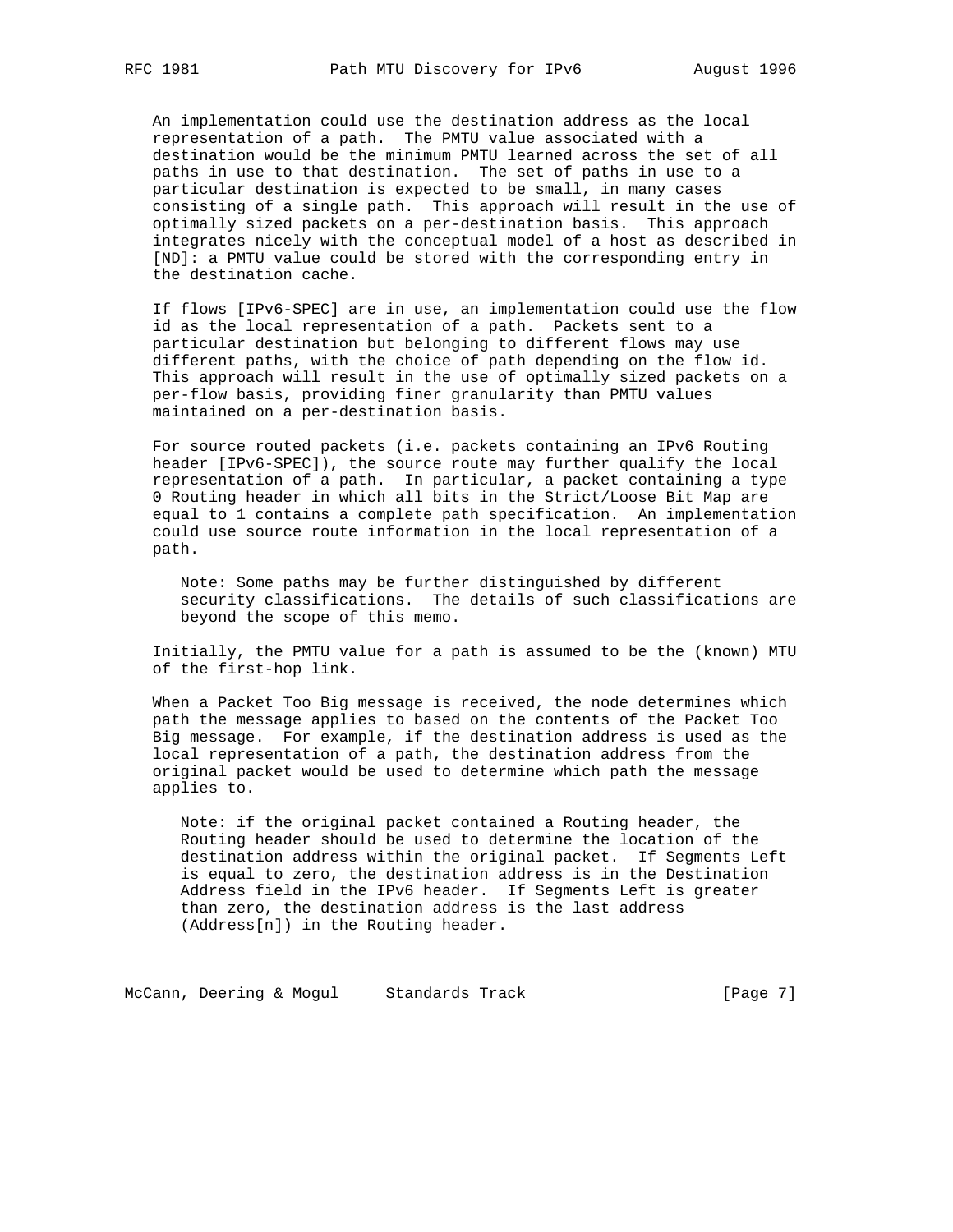The node then uses the value in the MTU field in the Packet Too Big message as a tentative PMTU value, and compares the tentative PMTU to the existing PMTU. If the tentative PMTU is less than the existing PMTU estimate, the tentative PMTU replaces the existing PMTU as the PMTU value for the path.

 The packetization layers must be notified about decreases in the PMTU. Any packetization layer instance (for example, a TCP connection) that is actively using the path must be notified if the PMTU estimate is decreased.

 Note: even if the Packet Too Big message contains an Original Packet Header that refers to a UDP packet, the TCP layer must be notified if any of its connections use the given path.

 Also, the instance that sent the packet that elicited the Packet Too Big message should be notified that its packet has been dropped, even if the PMTU estimate has not changed, so that it may retransmit the dropped data.

 Note: An implementation can avoid the use of an asynchronous notification mechanism for PMTU decreases by postponing notification until the next attempt to send a packet larger than the PMTU estimate. In this approach, when an attempt is made to SEND a packet that is larger than the PMTU estimate, the SEND function should fail and return a suitable error indication. This approach may be more suitable to a connectionless packetization layer (such as one using UDP), which (in some implementations) may be hard to "notify" from the ICMP layer. In this case, the normal timeout-based retransmission mechanisms would be used to recover from the dropped packets.

 It is important to understand that the notification of the packetization layer instances using the path about the change in the PMTU is distinct from the notification of a specific instance that a packet has been dropped. The latter should be done as soon as practical (i.e., asynchronously from the point of view of the packetization layer instance), while the former may be delayed until a packetization layer instance wants to create a packet. Retransmission should be done for only for those packets that are known to be dropped, as indicated by a Packet Too Big message.

5.3. Purging stale PMTU information

 Internetwork topology is dynamic; routes change over time. While the local representation of a path may remain constant, the actual path(s) in use may change. Thus, PMTU information cached by a node can become stale.

McCann, Deering & Mogul Standards Track (Page 8)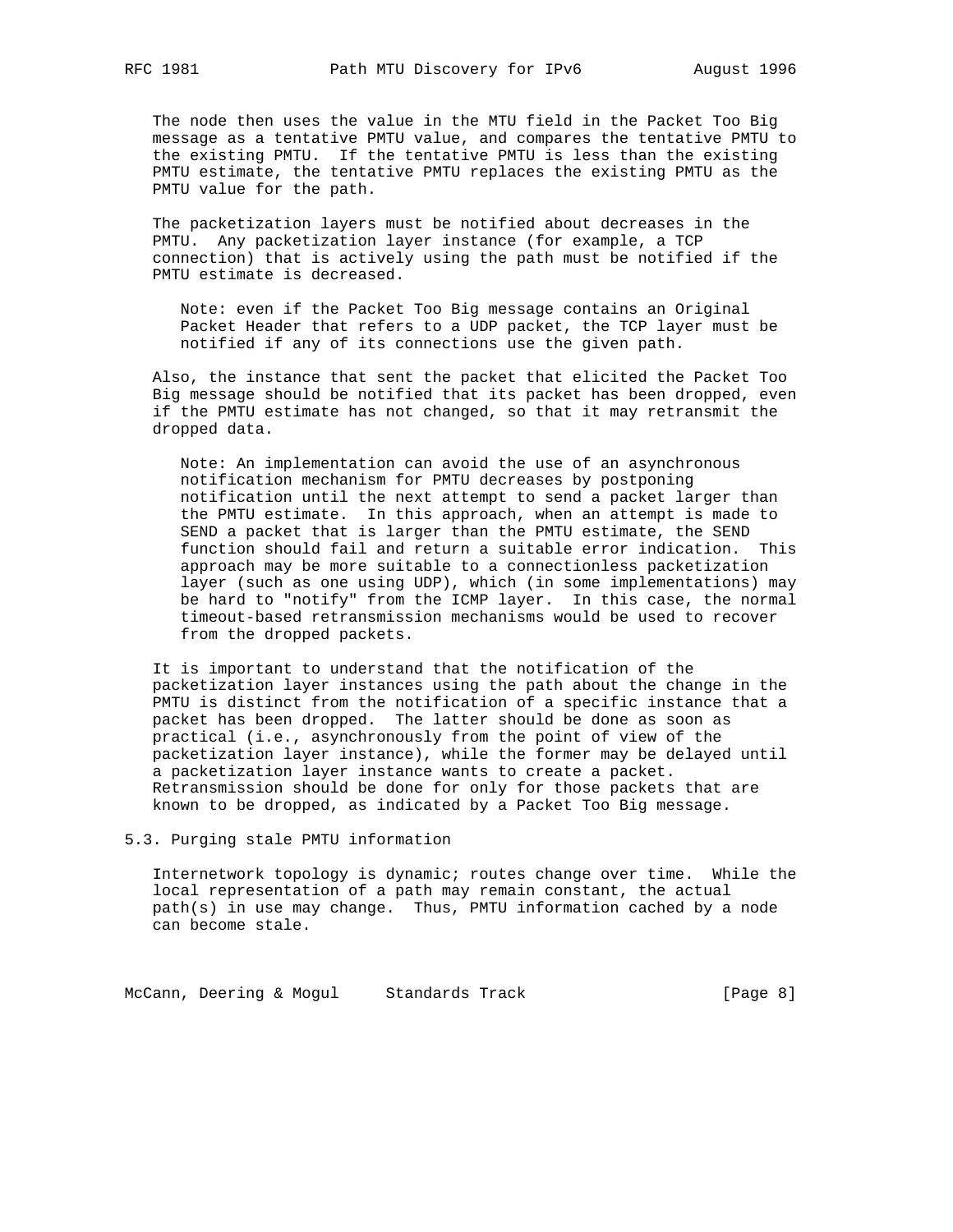If the stale PMTU value is too large, this will be discovered almost immediately once a large enough packet is sent on the path. No such mechanism exists for realizing that a stale PMTU value is too small, so an implementation should "age" cached values. When a PMTU value has not been decreased for a while (on the order of 10 minutes), the PMTU estimate should be set to the MTU of the first-hop link, and the packetization layers should be notified of the change. This will cause the complete Path MTU Discovery process to take place again.

 Note: an implementation should provide a means for changing the timeout duration, including setting it to "infinity". For example, nodes attached to an FDDI link which is then attached to the rest of the Internet via a small MTU serial line are never going to discover a new non-local PMTU, so they should not have to put up with dropped packets every 10 minutes.

 An upper layer must not retransmit data in response to an increase in the PMTU estimate, since this increase never comes in response to an indication of a dropped packet.

 One approach to implementing PMTU aging is to associate a timestamp field with a PMTU value. This field is initialized to a "reserved" value, indicating that the PMTU is equal to the MTU of the first hop link. Whenever the PMTU is decreased in response to a Packet Too Big message, the timestamp is set to the current time.

 Once a minute, a timer-driven procedure runs through all cached PMTU values, and for each PMTU whose timestamp is not "reserved" and is older than the timeout interval:

- The PMTU estimate is set to the MTU of the first hop link.
- The timestamp is set to the "reserved" value.
- Packetization layers using this path are notified of the increase.
- 5.4. TCP layer actions

 The TCP layer must track the PMTU for the path(s) in use by a connection; it should not send segments that would result in packets larger than the PMTU. A simple implementation could ask the IP layer for this value each time it created a new segment, but this could be inefficient. Moreover, TCP implementations that follow the "slow start" congestion-avoidance algorithm [CONG] typically calculate and cache several other values derived from the PMTU. It may be simpler to receive asynchronous notification when the PMTU changes, so that these variables may be updated.

McCann, Deering & Mogul Standards Track [Page 9]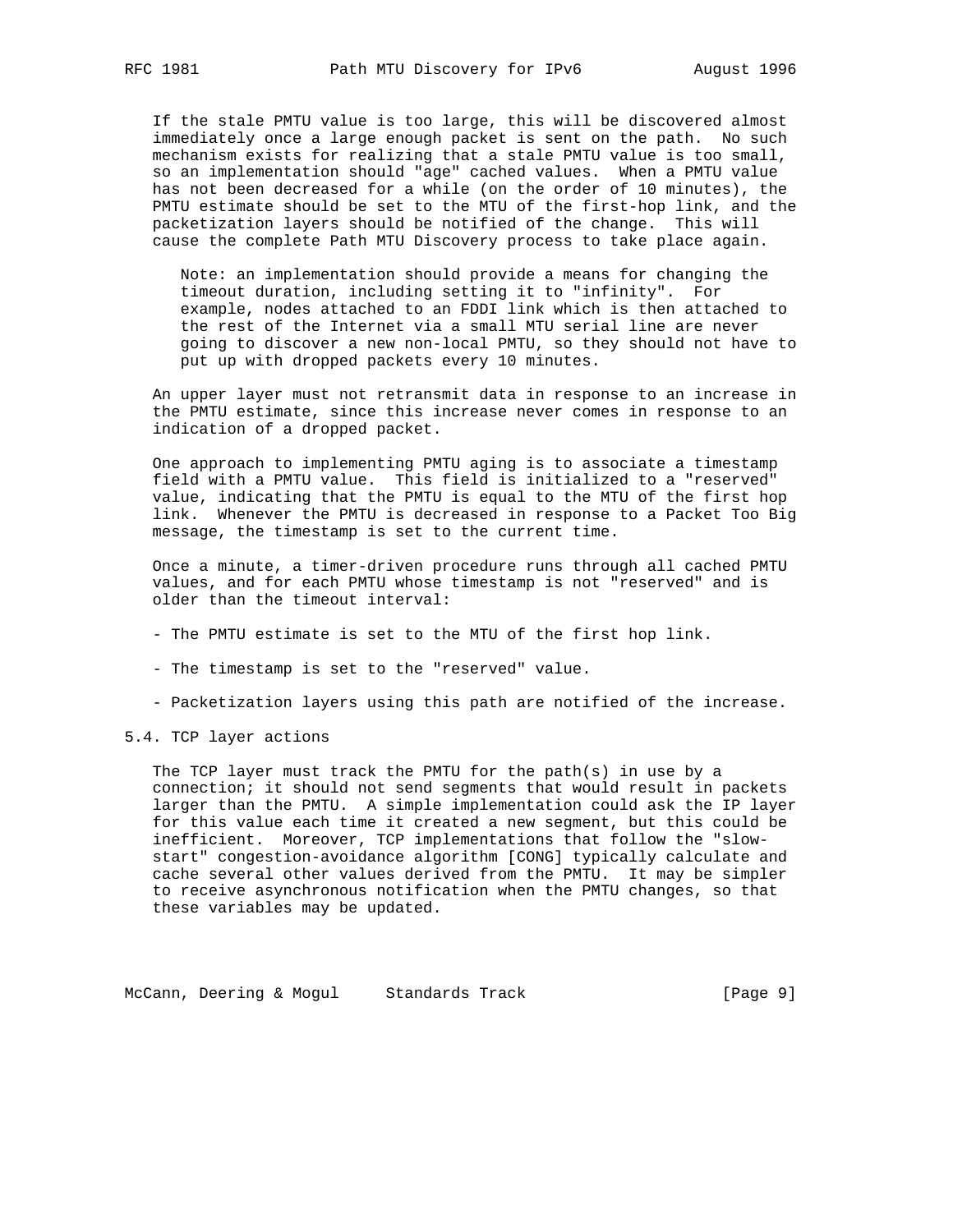A TCP implementation must also store the MSS value received from its peer, and must not send any segment larger than this MSS, regardless of the PMTU. In 4.xBSD-derived implementations, this may require adding an additional field to the TCP state record.

 The value sent in the TCP MSS option is independent of the PMTU. This MSS option value is used by the other end of the connection, which may be using an unrelated PMTU value. See [IPv6-SPEC] sections "Packet Size Issues" and "Maximum Upper-Layer Payload Size" for information on selecting a value for the TCP MSS option.

 When a Packet Too Big message is received, it implies that a packet was dropped by the node that sent the ICMP message. It is sufficient to treat this as any other dropped segment, and wait until the retransmission timer expires to cause retransmission of the segment. If the Path MTU Discovery process requires several steps to find the PMTU of the full path, this could delay the connection by many round-trip times.

 Alternatively, the retransmission could be done in immediate response to a notification that the Path MTU has changed, but only for the specific connection specified by the Packet Too Big message. The packet size used in the retransmission should be no larger than the new PMTU.

 Note: A packetization layer must not retransmit in response to every Packet Too Big message, since a burst of several oversized segments will give rise to several such messages and hence several retransmissions of the same data. If the new estimated PMTU is still wrong, the process repeats, and there is an exponential growth in the number of superfluous segments sent.

 This means that the TCP layer must be able to recognize when a Packet Too Big notification actually decreases the PMTU that it has already used to send a packet on the given connection, and should ignore any other notifications.

 Many TCP implementations incorporate "congestion avoidance" and "slow-start" algorithms to improve performance [CONG]. Unlike a retransmission caused by a TCP retransmission timeout, a retransmission caused by a Packet Too Big message should not change the congestion window. It should, however, trigger the slow-start mechanism (i.e., only one segment should be retransmitted until acknowledgements begin to arrive again).

 TCP performance can be reduced if the sender's maximum window size is not an exact multiple of the segment size in use (this is not the congestion window size, which is always a multiple of the segment

McCann, Deering & Mogul Standards Track [Page 10]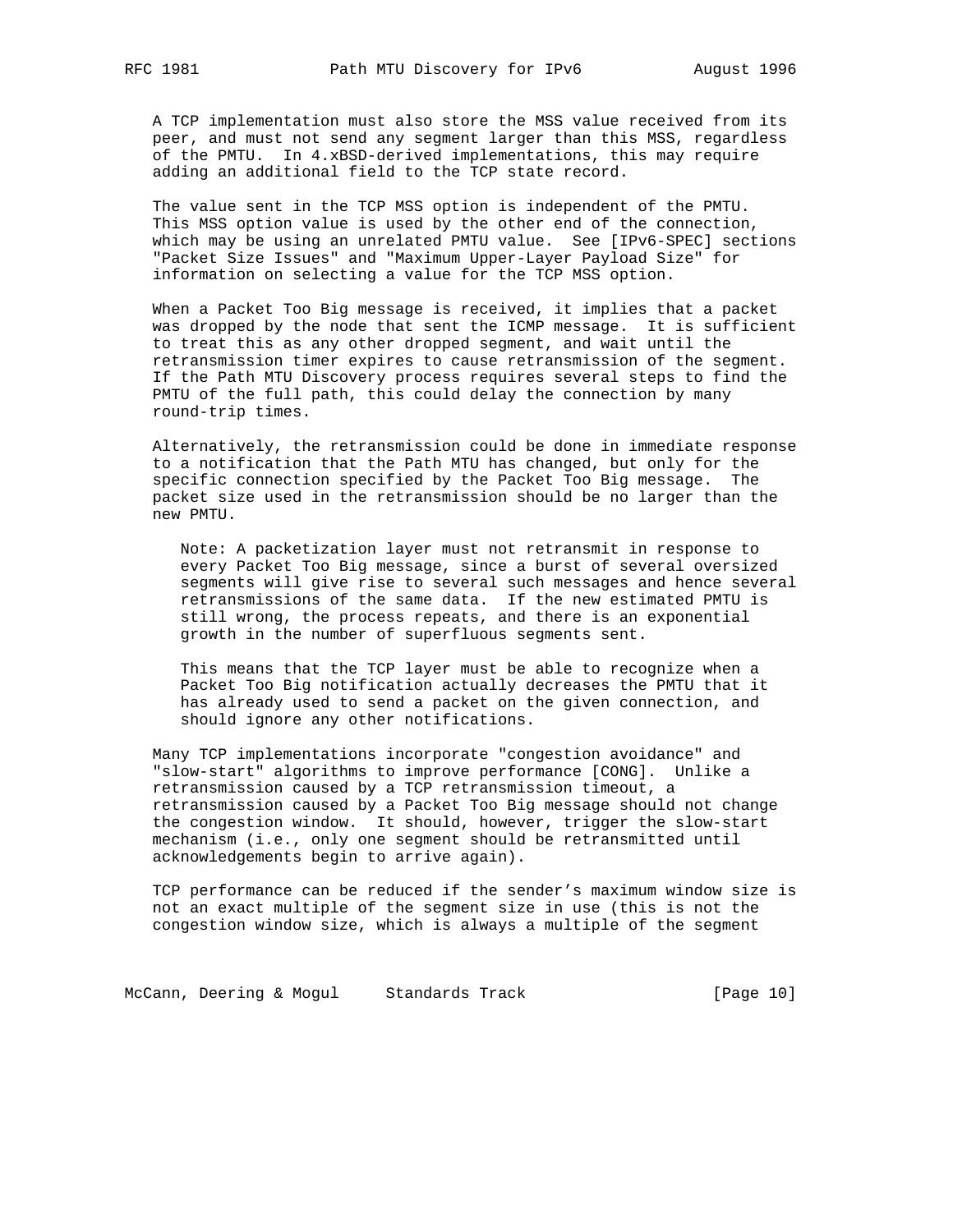size). In many systems (such as those derived from 4.2BSD), the segment size is often set to 1024 octets, and the maximum window size (the "send space") is usually a multiple of 1024 octets, so the proper relationship holds by default. If Path MTU Discovery is used, however, the segment size may not be a submultiple of the send space, and it may change during a connection; this means that the TCP layer may need to change the transmission window size when Path MTU Discovery changes the PMTU value. The maximum window size should be set to the greatest multiple of the segment size that is less than or equal to the sender's buffer space size.

### 5.5. Issues for other transport protocols

 Some transport protocols (such as ISO TP4 [ISOTP]) are not allowed to repacketize when doing a retransmission. That is, once an attempt is made to transmit a segment of a certain size, the transport cannot split the contents of the segment into smaller segments for retransmission. In such a case, the original segment can be fragmented by the IP layer during retransmission. Subsequent segments, when transmitted for the first time, should be no larger than allowed by the Path MTU.

 The Sun Network File System (NFS) uses a Remote Procedure Call (RPC) protocol [RPC] that, when used over UDP, in many cases will generate payloads that must be fragmented even for the first-hop link. This might improve performance in certain cases, but it is known to cause reliability and performance problems, especially when the client and server are separated by routers.

 It is recommended that NFS implementations use Path MTU Discovery whenever routers are involved. Most NFS implementations allow the RPC datagram size to be changed at mount-time (indirectly, by changing the effective file system block size), but might require some modification to support changes later on.

 Also, since a single NFS operation cannot be split across several UDP datagrams, certain operations (primarily, those operating on file names and directories) require a minimum payload size that if sent in a single packet would exceed the PMTU. NFS implementations should not reduce the payload size below this threshold, even if Path MTU Discovery suggests a lower value. In this case the payload will be fragmented by the IP layer.

McCann, Deering & Mogul Standards Track [Page 11]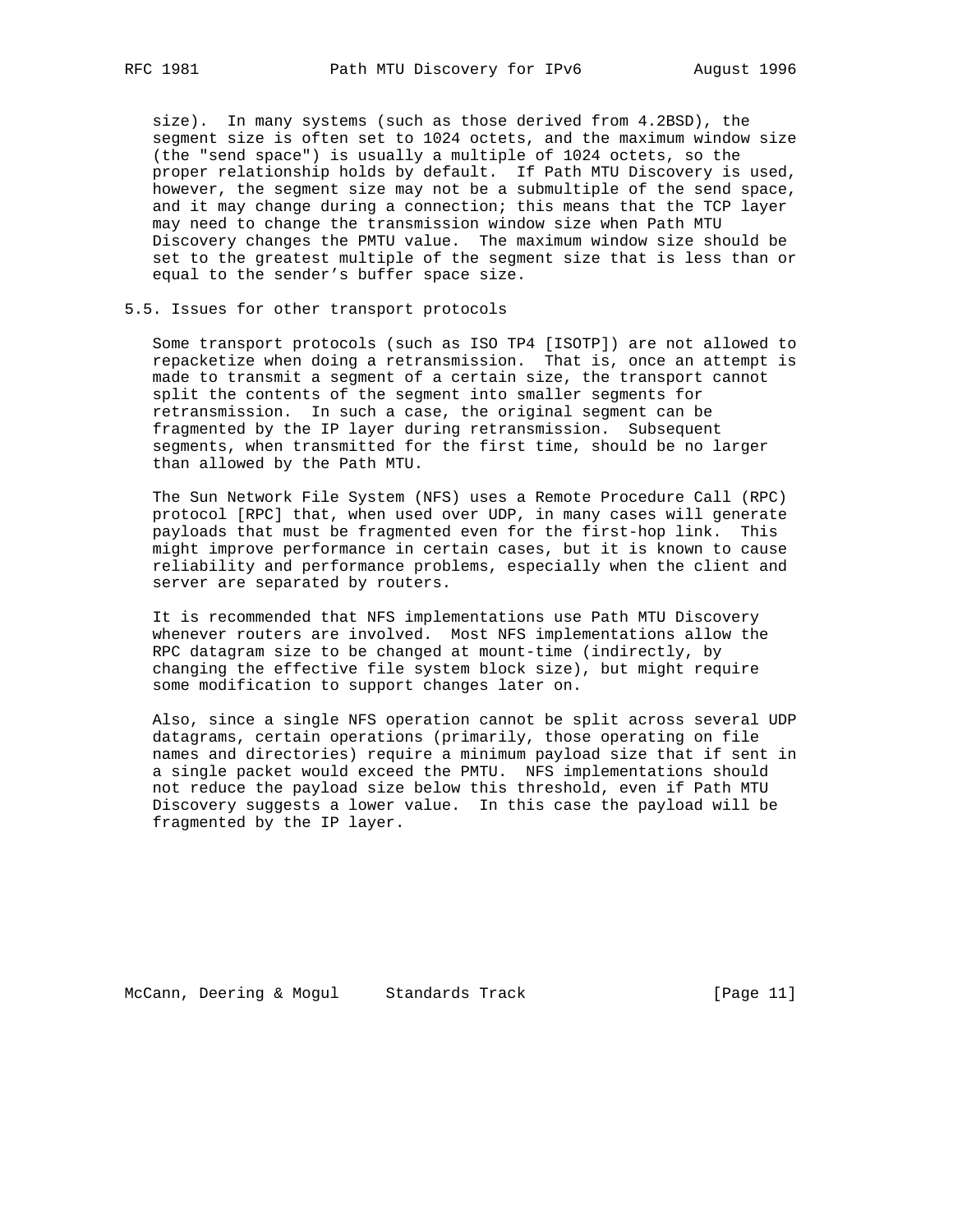#### 5.6. Management interface

 It is suggested that an implementation provide a way for a system utility program to:

- Specify that Path MTU Discovery not be done on a given path.
- Change the PMTU value associated with a given path.

The former can be accomplished by associating a flag with the path; when a packet is sent on a path with this flag set, the IP layer does not send packets larger than the IPv6 minimum link MTU.

 These features might be used to work around an anomalous situation, or by a routing protocol implementation that is able to obtain Path MTU values.

 The implementation should also provide a way to change the timeout period for aging stale PMTU information.

6. Security Considerations

 This Path MTU Discovery mechanism makes possible two denial-of service attacks, both based on a malicious party sending false Packet Too Big messages to a node.

 In the first attack, the false message indicates a PMTU much smaller than reality. This should not entirely stop data flow, since the victim node should never set its PMTU estimate below the IPv6 minimum link MTU. It will, however, result in suboptimal performance.

 In the second attack, the false message indicates a PMTU larger than reality. If believed, this could cause temporary blockage as the victim sends packets that will be dropped by some router. Within one round-trip time, the node would discover its mistake (receiving Packet Too Big messages from that router), but frequent repetition of this attack could cause lots of packets to be dropped. A node, however, should never raise its estimate of the PMTU based on a Packet Too Big message, so should not be vulnerable to this attack.

 A malicious party could also cause problems if it could stop a victim from receiving legitimate Packet Too Big messages, but in this case there are simpler denial-of-service attacks available.

McCann, Deering & Mogul Standards Track [Page 12]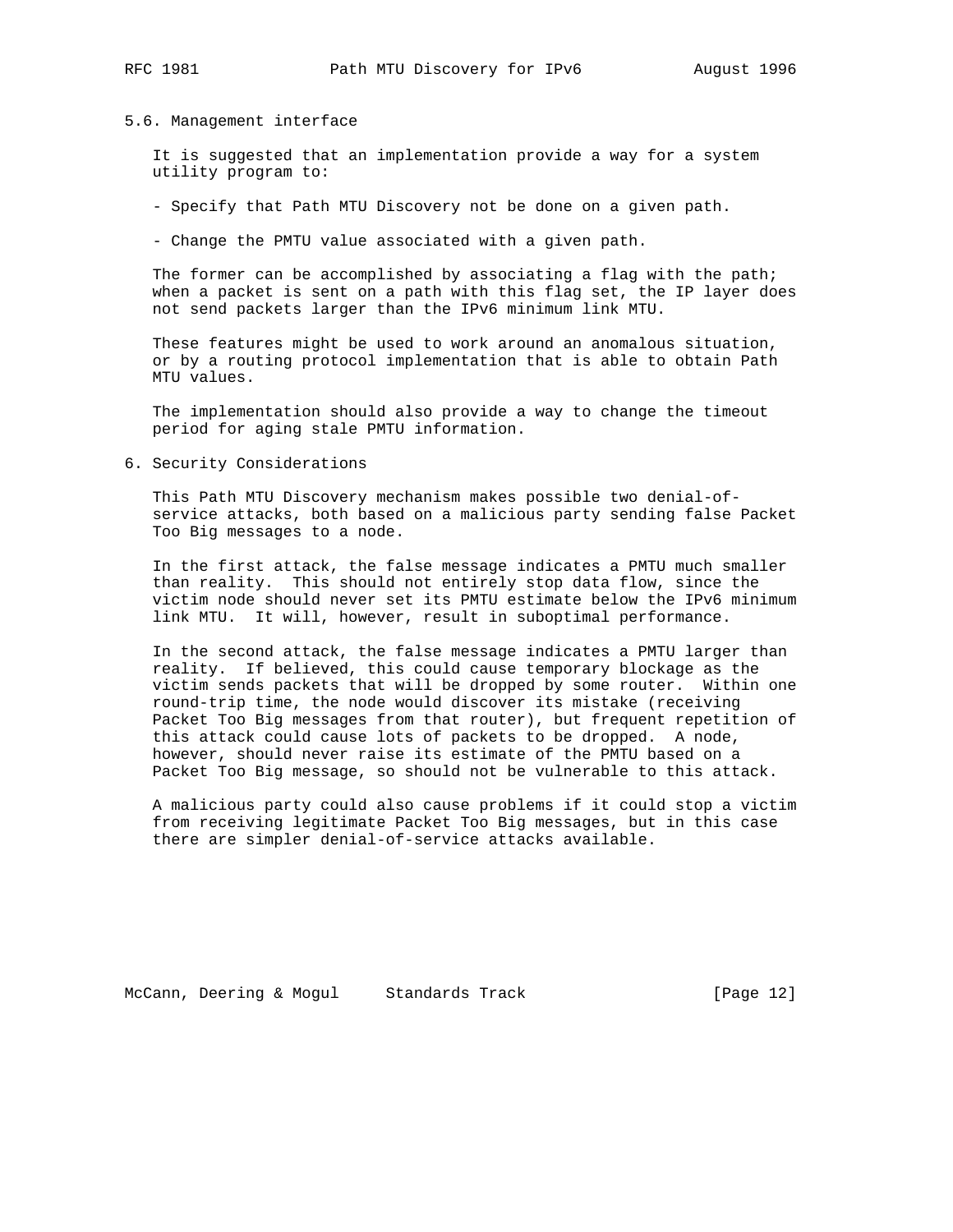# Acknowledgements

 We would like to acknowledge the authors of and contributors to [RFC-1191], from which the majority of this document was derived. We would also like to acknowledge the members of the IPng working group for their careful review and constructive criticisms.

McCann, Deering & Mogul Standards Track [Page 13]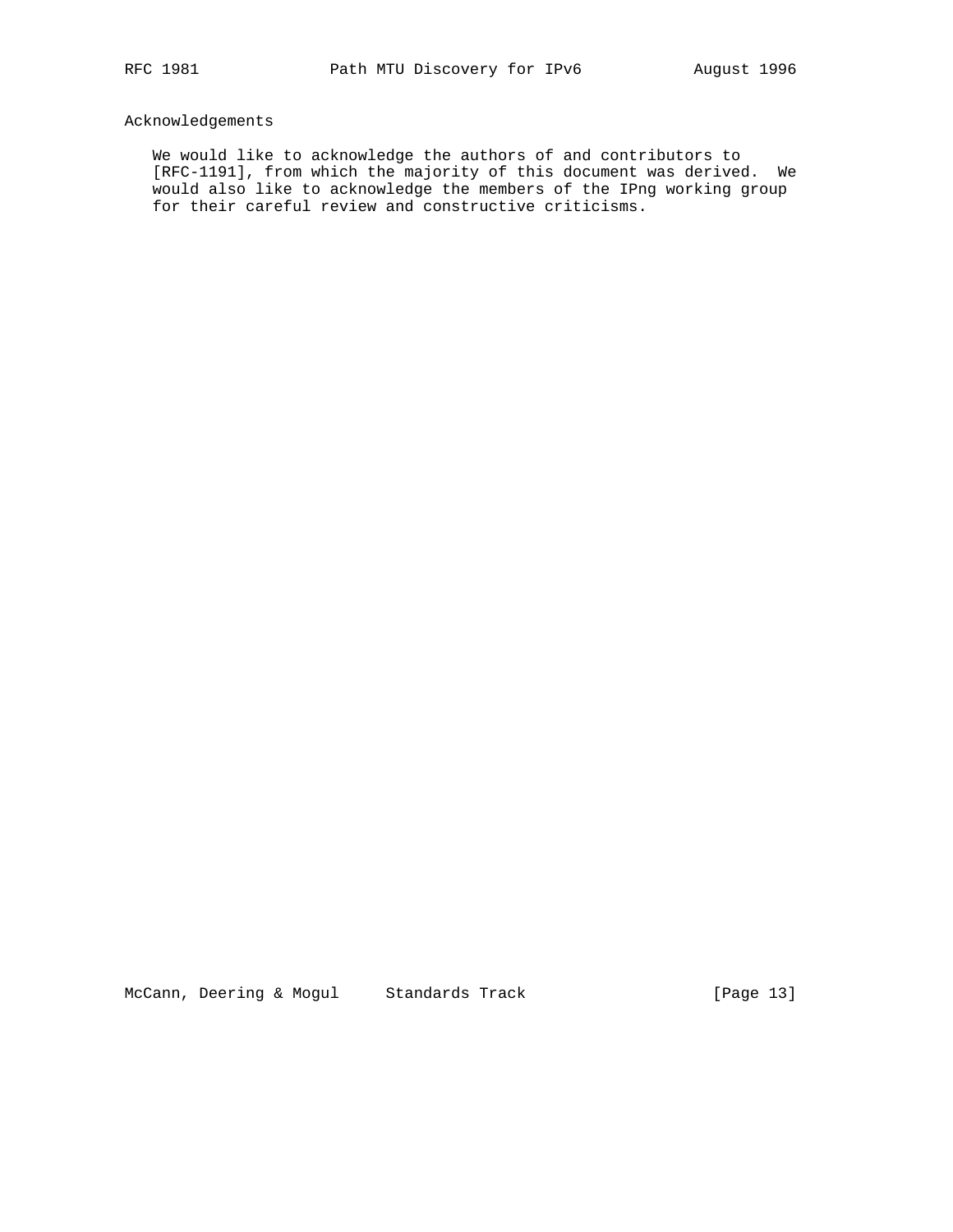Appendix A - Comparison to RFC 1191

 This document is based in large part on RFC 1191, which describes Path MTU Discovery for IPv4. Certain portions of RFC 1191 were not needed in this document:

| router specification | - Packet Too Big messages and corresponding<br>router behavior are defined in [ICMPv6] |
|----------------------|----------------------------------------------------------------------------------------|
| Don't Fragment bit   | - there is no DF bit in IPv6 packets                                                   |
| TCP MSS discussion   | - selecting a value to send in the TCP MSS<br>option is discussed in [IPv6-SPEC]       |
| old-style messages   | - all Packet Too Big messages report the<br>MTU of the constricting link               |
| MTU plateau tables   | - not needed because there are no old-style<br>messages                                |

References

| [CONG]   | Van Jacobson. Congestion Avoidance and Control. Proc.<br>SIGCOMM '88 Symposium on Communications Architectures and<br>Protocols, pages 314-329. Stanford, CA, August, 1988. |
|----------|-----------------------------------------------------------------------------------------------------------------------------------------------------------------------------|
| [FRAG]   | C. Kent and J. Mogul. Fragmentation Considered Harmful.<br>In Proc. SIGCOMM '87 Workshop on Frontiers in Computer<br>Communications Technology. August, 1987.               |
| [ICMPv6] | Conta, A., and S. Deering, "Internet Control Message<br>Protocol (ICMPv6) for the Internet Protocol Version 6<br>(IPv6) Specification", RFC 1885, December 1995.            |
|          | [IPv6-SPEC] Deering, S., and R. Hinden, "Internet Protocol, Version<br>6 (IPv6) Specification", RFC 1883, December 1995.                                                    |
| [ISOTP]  | ISO. ISO Transport Protocol Specification: ISO DP 8073.<br>RFC 905, SRI Network Information Center, April, 1984.                                                            |
| [ND]     | Narten, T., Nordmark, E., and W. Simpson, "Neighbor<br>Discovery for IP Version 6 (IPv6)", Work in Progress.                                                                |
|          | [RFC-1191] Mogul, J., and S. Deering, "Path MTU Discovery",<br>RFC 1191, November 1990.                                                                                     |
|          |                                                                                                                                                                             |

McCann, Deering & Mogul Standards Track [Page 14]